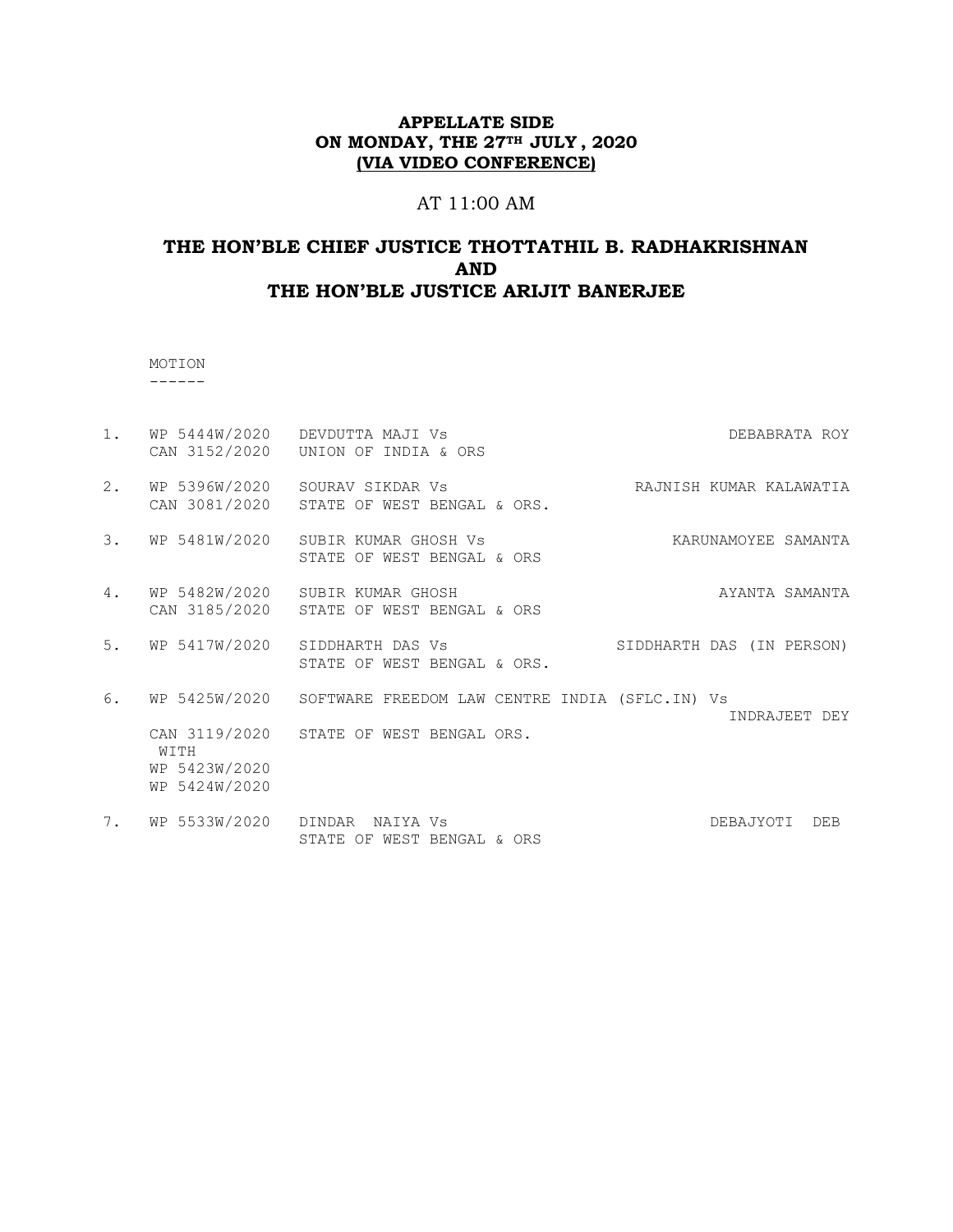### **COURT ROOM NO. 8**

### AT 11:00 AM

# **THE HON'BLE JUSTICE I.P MUKERJI AND THE HON'BLE JUSTICE JAY SENGUPTA**

*NOTE : MATTERS WILL BE TAKEN UP THROUGH PHYSICAL HEARING ONLY WHEN BOTH THE PARTIES HAVE CONSENTED TO.*

 APPLICATION FOR BAIL --------------------

|    | 1. CRM 3619/2020 PRATAP SAHA @ PITU Vs<br>STATE OF WEST BENGAL                                                     | BRAJESH JHA          |
|----|--------------------------------------------------------------------------------------------------------------------|----------------------|
|    | 2. CRM 3929/2020 MOMINUDDIN @ MONUDDIN Vs<br>STATE OF WEST BENGAL                                                  | KALIPADA DAS         |
|    | 3. CRM 4761/2020 OIJUL SEKH @ AYIJUL SK @ OIJUL SK. & ORS Vs SAYANTAN HAZRA<br>CRAN 2964/2020 STATE OF WEST BENGAL |                      |
| 4. | CRM 4863/2020 LALCHAND MONDAL & ORS Vs<br>CRAN 3063/2020 STATE OF WEST BENGAL                                      | SUMANTA DAS          |
| 5. | CRM 4587/2020 SUSHANTA BAGDI & ORS Vs<br>CRAN 2729/2020 STATE OF WEST BENGAL                                       | ALLEN FELIX          |
| 6. | CRM 4053/2020 MD. ARIFUDDIN SK. @ KHALIL SK. & ORS. Vs ARNAB CHATTERJEE<br>CRAN 2265/2020 STATE OF WEST BENGAL     |                      |
| 7. | CRM 4613/2020 HABIBUR RAHAMAN & ORS Vs<br>CRAN 2759/2020 STATE OF WEST BENGAL                                      | SONALI DAS           |
| 8. | CRM 4987/2020 MITHUN KHAMARU Vs<br>CRAN 3222/2020 STATE OF WEST BENGAL                                             | JISAN IQUBAL HOSSAIN |
| 9. | CRM 4989/2020 BISWAJIT SARKAR & ORS Vs<br>CRAN 3225/2020 STATE OF WEST BENGAL                                      | ASRAF MANDAL         |
|    | 10. CRM 4765/2020 KRISHNA GHOSH & ORS Vs<br>CRAN 2967/2020 STATE OF WEST BENGAL                                    | SANTANUMAJHI         |
|    | 11. CRM 4893/2020 STATE OF WEST BENGAL Vs<br>BISWAJIT GOPE                                                         | ANWAR HOSSAIN        |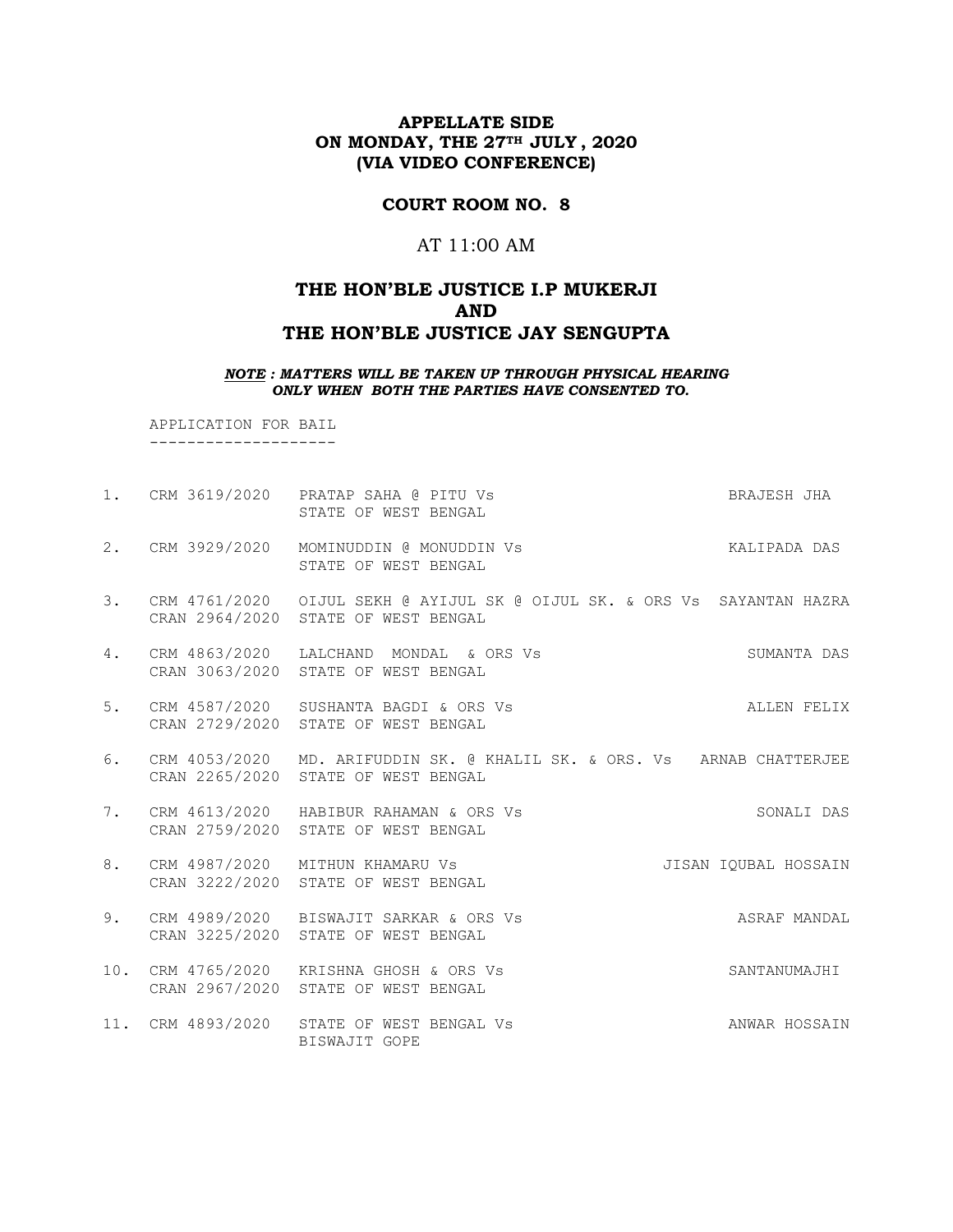- 12. CRAN 2079/2020 TAMAL SAHA Vs STATE OF WEST BENGAL WITH CRM 1880/2020
- 13. CRM 4975/2020 MAMPI DHOLE@MAMON Vs DEBASIS KAR CRAN 3206/2020 STATE OF WEST BENGAL
- 14. CRM 4977/2020 MINARUL SK Vs JISSAN IQUBAL HOSSAIN CRAN 3209/2020 STATE OF WEST BENGAL

APPLICATION FOR ANTICIPATORY BAIL ---------------------------------

- 15. CRM 4775/2020 ANUP MITRA & ORS Vs SUKANYA ADHIKARY STATE OF WEST BENGAL
- 16. CRM 4957/2020 INDRANIL SUR & ANR Vs PRONAY BASAK CRAN 3188/2020 STATE OF WEST BENGAL
- 17. CRM 4961/2020 PRASENJIT BISWAS Vs The CONSTRUCT CARABI ROY CRAN 3192/2020 STATE OF WEST BENGAL
- 18. CRM 4963/2020 SUBHENDU GHOSH Vs PRONAY BASAK CRAN 3194/2020 STATE OF WEST BENGAL
- 19. CRM 4965/2020 SUBIR GHOSH & ORS Vs ARNAB CHATTERJEE CRAN 3196/2020 STATE OF WEST BENGAL
- 20. CRM 4967/2020 AMENA BIBI Vs ANKITA DEY CRAN 3199/2020 STATE OF WEST BENGAL
- 21. CRM 4969/2020 NRISHINGHA GHOSH & ORS Vs AMANUL ISLAM CRAN 3201/2020 STATE OF WEST BENGAL
- 22. CRM 4971/2020 SURAD MANDAL @ SARAUDDIN MANDAL @ SARAD MANDAL Vs JISAN IQUBAL HOSSAIN CRAN 3203/2020 STATE OF WEST BENGAL
- 23. CRM 4973/2020 AMJAD MONDAL@AMJAD MONDAL Vs JISSAN IQUBAL HOSSAIN CRAN 3204/2020 STATE OF WEST BENGAL
- 24. CRM 4979/2020 LALCHAN @LALCHAND Vs JISSAN IQUBAL HOSSAIN CRAN 3210/2020 STATE OF WEST BENGAL
- 25. CRM 4983/2020 MAHIDUL ISLAM & ORS Vs AMANUL ISLAM CRAN 3216/2020 STATE OF WEST BENGAL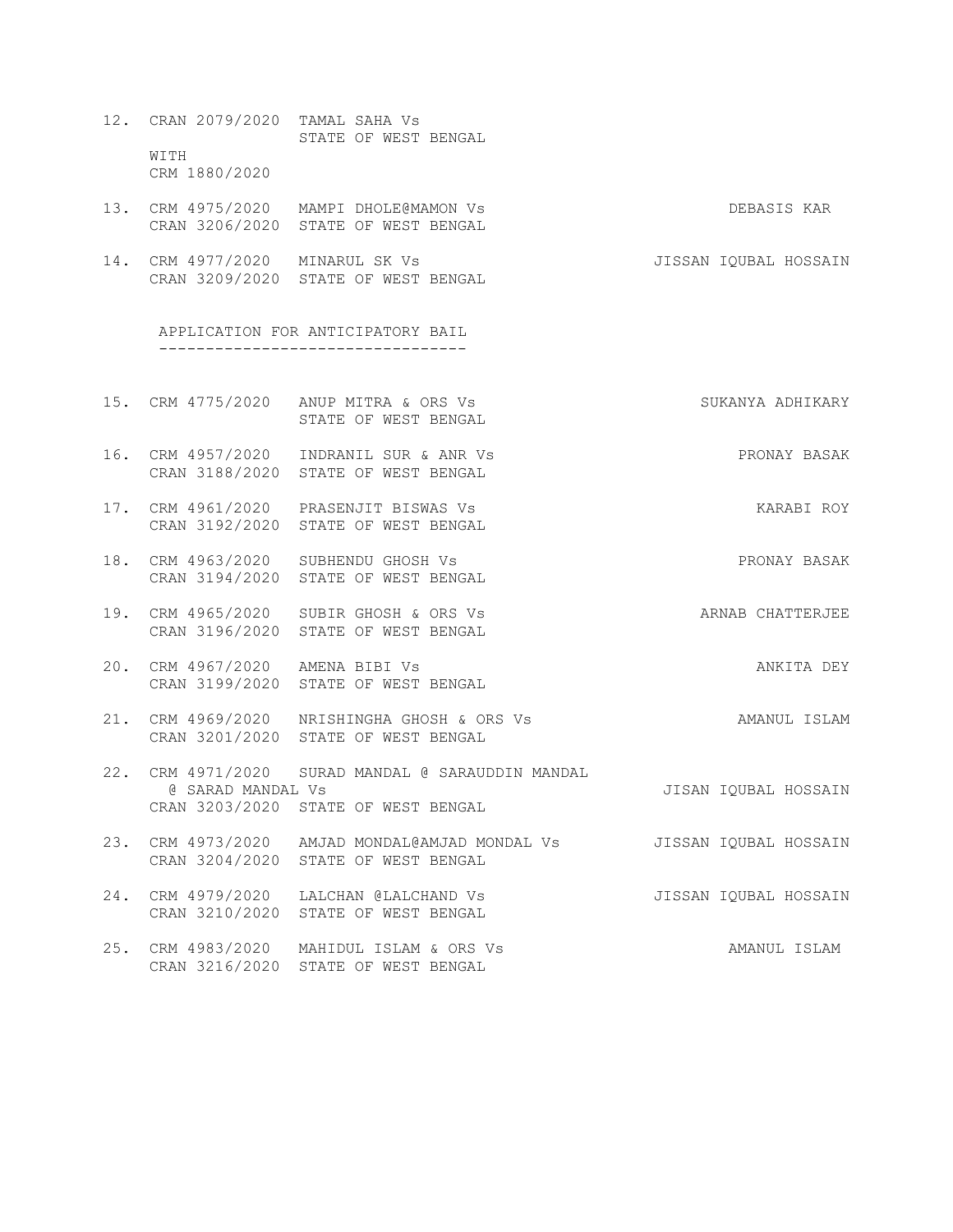#### **COURT ROOM NO. 8**

2:00 P.M. TO 3:30 P.M.

# **THE HON'BLE JUSTICE I.P MUKERJI**

*NOTE : MATTERS WILL BE TAKEN UP THROUGH PHYSICAL HEARING ONLY WHEN BOTH THE PARTIES HAVE CONSENTED TO*

 COMPANY MATTER (NEW) --------------------

1. CA 45/2020 IN THE MATTER OF: S S N RETAIL PVT. LTD. -AND-Vs D. ZOHAIB RAUF PRITAM GHOSH AND THE O/L HIGH COURT CALCUTTA WITH CP 194/2015

 NEW MOTIONS -----------

2. AP 115/2016 WHIRLPOOL OF INDIA LTD Vs KHAITAN & CO MD ENTERPRISE

 ADJOURNED MOTION ----------------

3. GA 841/2020 SUPER SMELTERS LIMITED Vs NIKUNJ BERLIA VISA RESOURCES PTE LIMITED & ANR. WITH CS 56/2020 GA 859/2020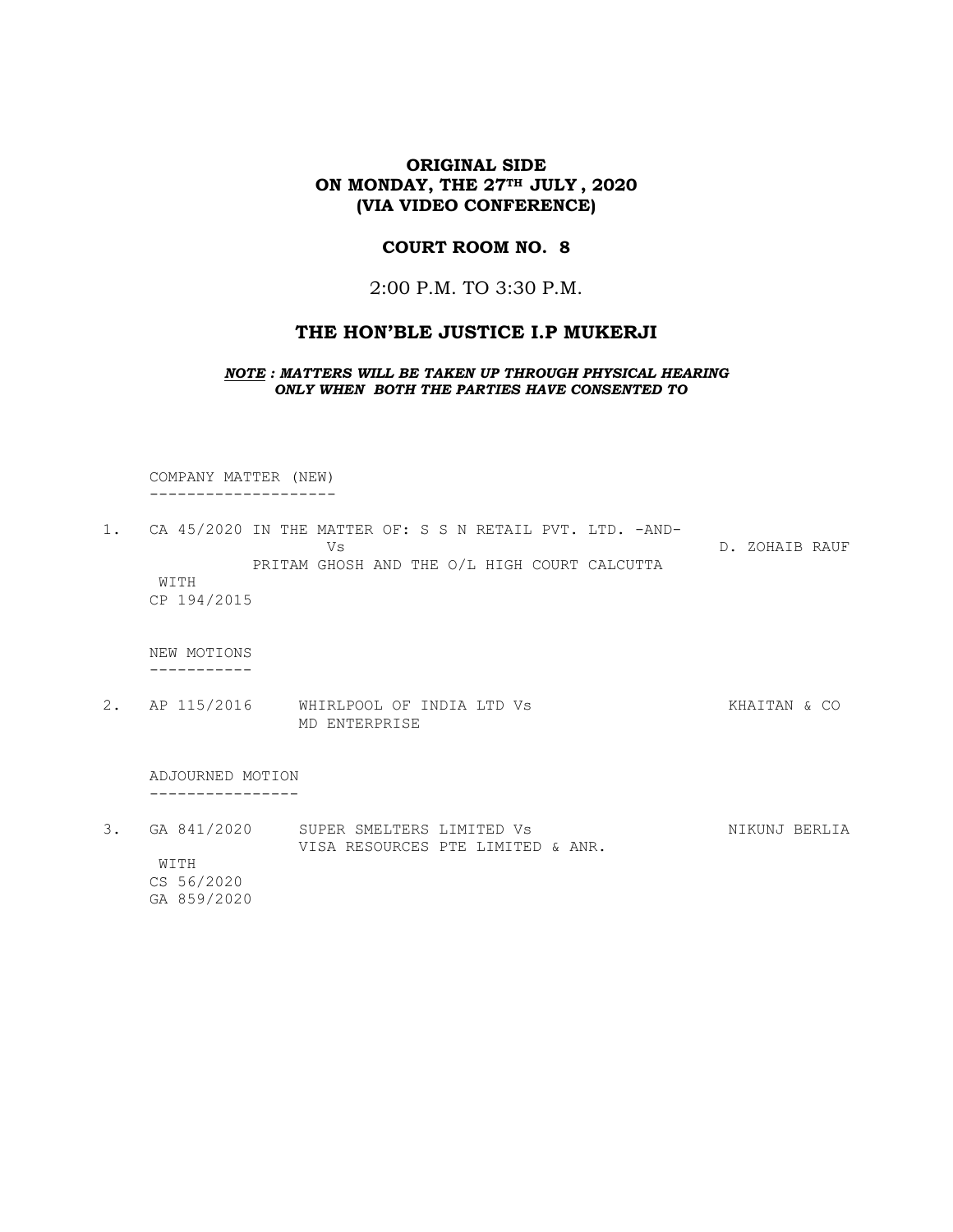#### **COURT ROOM NO. 8**

(After Original Side matters) 2:00 P.M. TO 3:30 P.M.

# **THE HON'BLE JUSTICE I.P MUKERJI**

#### *NOTE : MATTERS WILL BE TAKEN UP THROUGH PHYSICAL HEARING ONLY WHEN BOTH THE PARTIES HAVE CONSENTED TO*

 MOTION ------

1. WP 5825W/2020 PARBATI DAS Vs CHATTOPADHYAY CAN 3849/2020 STATE OF WEST BENGAL & ORS 2. WP 5827W/2020 NILRATAN DATTA Vs SOHAM BANDYOPADHYAY CAN 3862/2020 UNION OF INDIA & ORS 3. WP 5829W/2020 TAPASI DATTA Vs SOHAM BANDYOPADHYAY CAN 3865/2020 UNION OF INDIA & ORS 4. WP 5831W/2020 UTTAM KUMAR PATI & ORS Vs SK. SAHJAHAN ALI CAN 3871/2020 STATE OF WEST BENGAL & ORS 5. WP 5835W/2020 ABDUL HALIM & ORS Vs ANINDA BHATTACHARYA CAN 3881/2020 STATE OF WEST BENGAL & ORS 6. WP 5837W/2020 BHABES CHANDRA GHOSH Vs BIPLAB RANJAN BOSE CAN 3888/2020 STATE OF WEST BENGAL & ORS 7. WP 5839W/2020 ARJUN SINGH Vs Sand Control of Marshall VIKASH SINGH CAN 3891/2020 STATE OF WEST BENGAL & ORS 8. WP 5841W/2020 MX PARNA BAL & ANR Vs ANKANI BISWAS @ ANKAN CAN 3902/2020 STATE OF WEST BENGAL & ORS 9. WP 5843W/2020 RAMA PRASAD MOHANTA Vs Sand Manufurima Sarkar CAN 3906/2020 STATE OF WEST BENGAL & ORS 10. WP 5845W/2020 SIEKH MUJIB HUSAIN Vs RAJDEEEP BHATTACHARYA CAN 3910/2020 KMC & ORS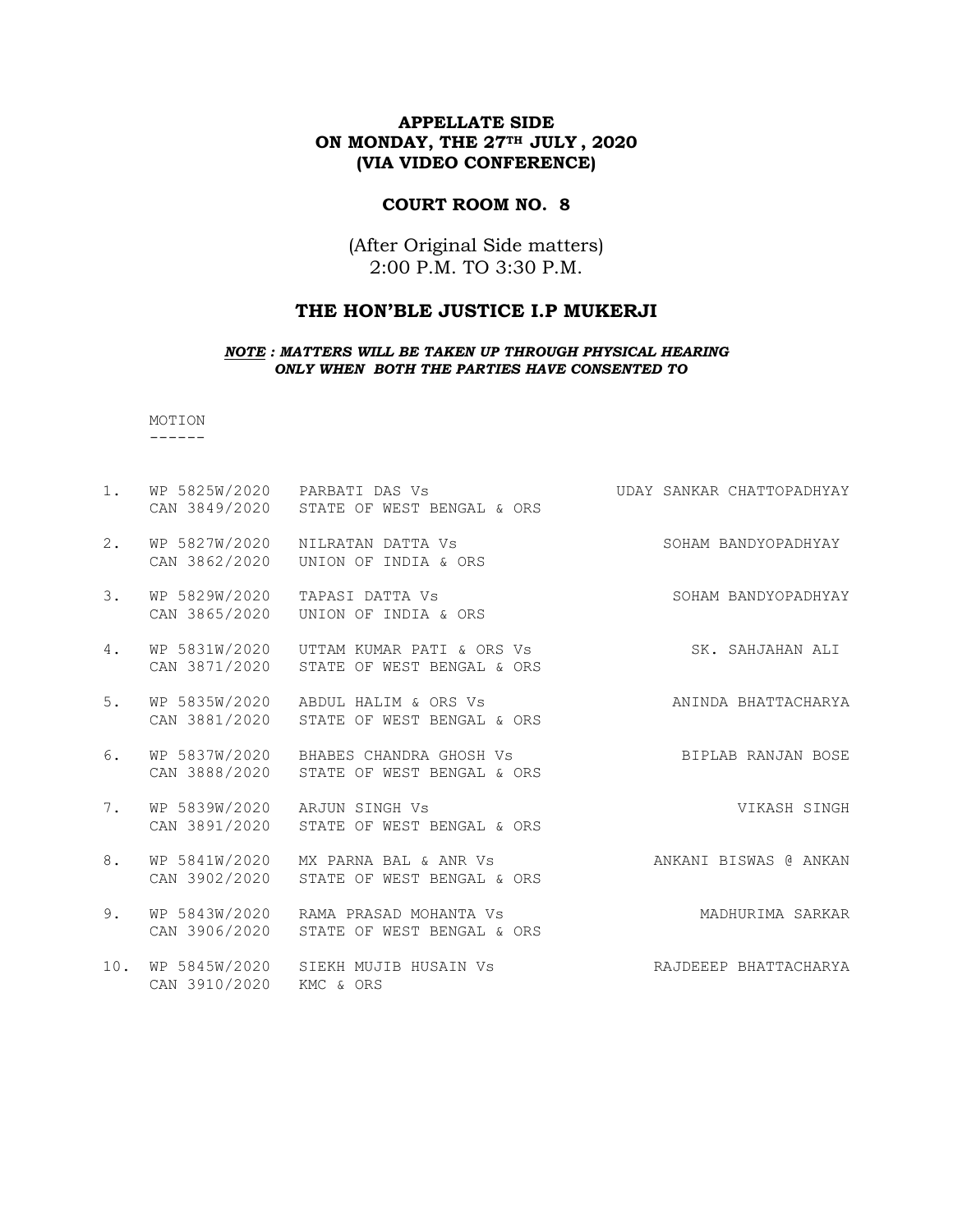# **Court Room no 13**

# AT 2:00 PM

# **THE HON'BLE JUSTICE HARISH TANDON AND THE HON'BLE JUSTICE SOUMEN SEN**

**FOR HEARING**

 **-----------**

1. WP 5327W/2020 COURT IN IT'S OWN MOTION

In re : Contagion of COVID – 19 virus in Children Protection Homes (State of West Bengal)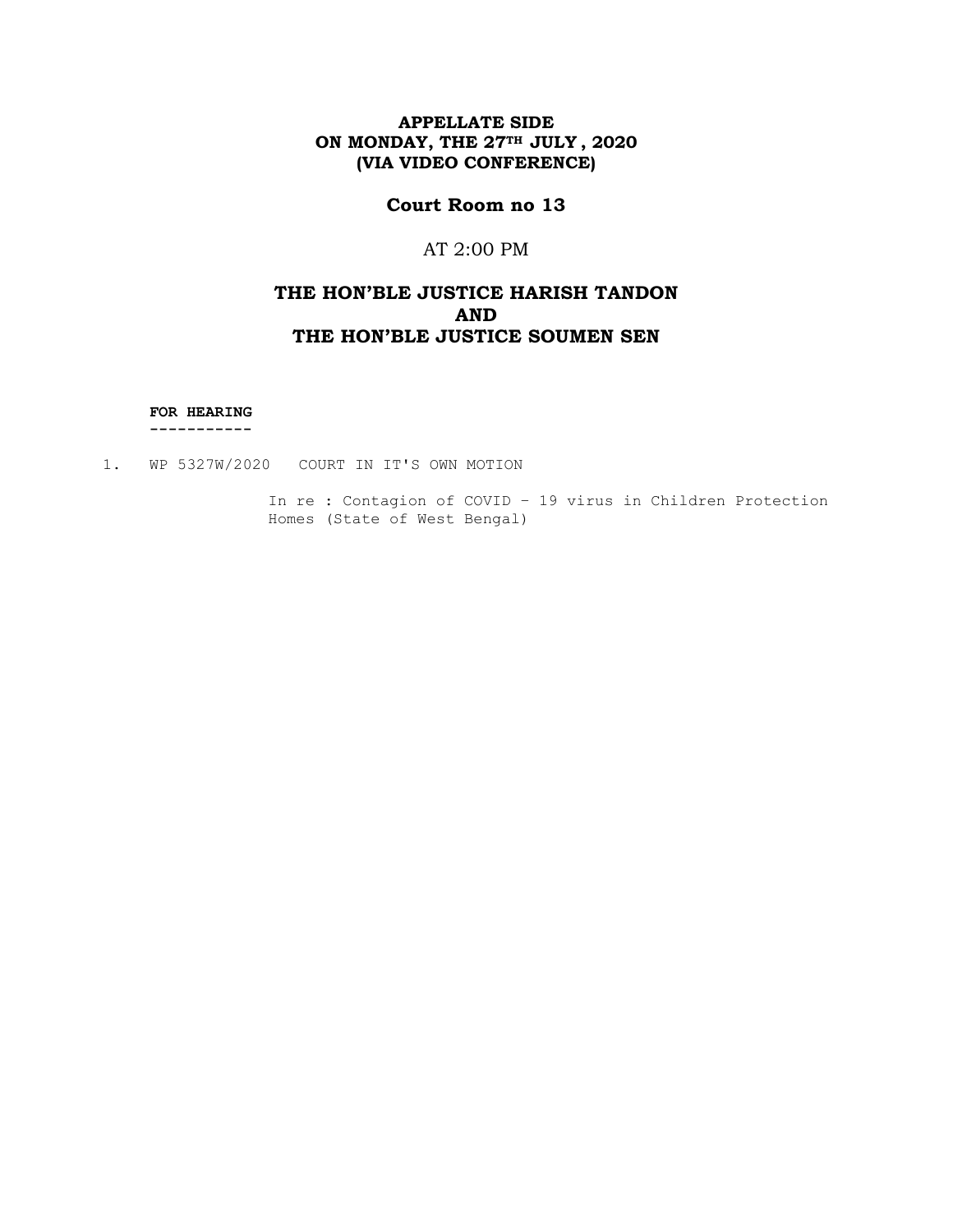# **Court Room no 16**

# AT 11:00 AM

# **THE HON'BLE JUSTICE JOYMALYA BAGCHI AND THE HON'BLE JUSTICE KAUSIK CHANDA**

*NOTE : MATTERS WILL BE TAKEN UP THROUGH PHYSICAL HEARING ONLY WHEN BOTH THE PARTIES HAVE CONSENTED TO*

 APPLICATION FOR BAIL --------------------

|    |                                 | 1. CRM 4864/2020 KALACHAND BISWAS @ KALU Vs<br>CRAN 3064/2020 STATE OF WEST BENGAL                          | SUBIR DEBNATH         |
|----|---------------------------------|-------------------------------------------------------------------------------------------------------------|-----------------------|
| 2. |                                 | CRM 3812/2020 FARUK SEIKH& ANR VS<br>CRAN 2068/2020 STATE OF WEST BENGAL                                    | IKBAL HOSSAIN         |
| 3. |                                 | CRM 3616/2020 VIVEK BISWAS Vs<br>STATE OF WEST BENGAL                                                       | BRAJESH JHA           |
|    |                                 | 4. CRM 4962/2020 MD. SHAMI @ MAHAMMAD SHAMI Vs<br>CRAN 3193/2020 STATE OF WEST BENGAL                       | PRONAY BASAK          |
| 5. |                                 | CRM 4958/2020 AJIJUL MOLLA @ PIKLU & ANR Vs<br>CRAN 3189/2020 STATE OF WEST BENGAL                          | KARABI ROY            |
| 6. |                                 | CRM 4986/2020 ALAMIN AHAMMED @ ALAMIN AHAMED & ORS Vs SHEKHAR BARMAN<br>CRAN 3219/2020 STATE OF WEST BENGAL |                       |
|    | 7. CRM 4964/2020 MOUMITA DAS Vs | CRAN 3195/2020 STATE OF WEST BENGAL                                                                         | RAJESH NASKAR         |
| 8. | CRM 4968/2020<br>CRAN 3200/2020 | SK TUTUBUDDIN MANDAL & ORS Vs<br>STATE OF WEST BENGAL                                                       | SABNAM LASKAR         |
| 9. | CRM 5032/2020 ARJUN GHOSH Vs    | CRAN 3271/2020 STATE OF WEST BENGAL                                                                         | ANGSHUMAN CHAKRABORTY |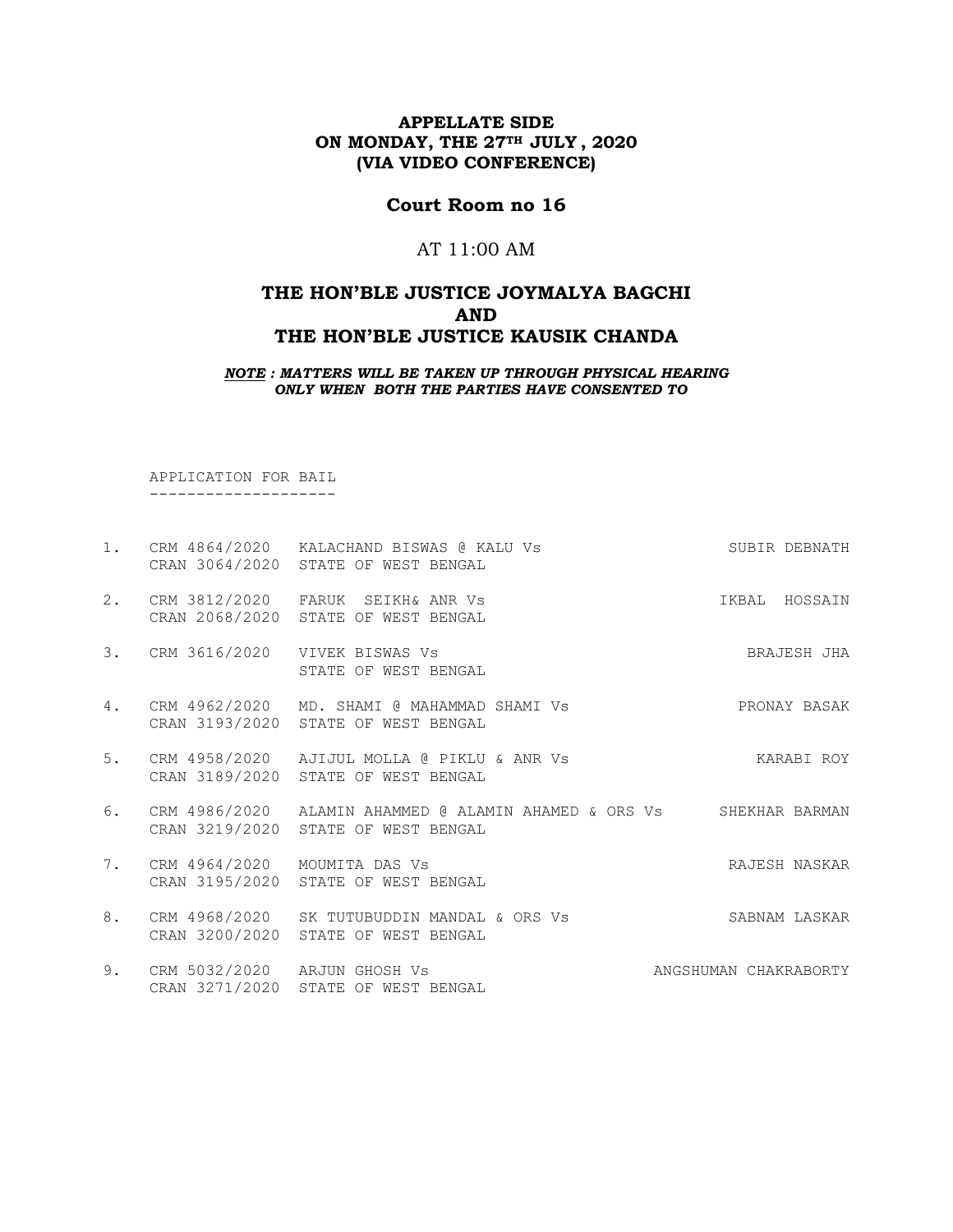#### APPLICATION FOR ANTICIPATORY BAIL ---------------------------------

- 10. CRM 4772/2020 SHYAMALI ROY Vs DEBAJIT KUNDU STATE OF WEST BENGAL
- 11. CRM 4988/2020 SK TAMIZUDDIN Vs RAJESHWAR CHAKRABORTY CRAN 3224/2020 STATE OF WEST BENGAL
- 12. CRM 4984/2020 CHUMKI BIBI @ BIBI CHUMKI @ BIBI CHIMKI & ORS Vs ARUP SARKAR CRAN 3217/2020 STATE OF WEST BENGAL
- 13. CRM 4608/2020 KHAGENDRANATH MALI & ORS Vs JEENIA RUDRA CRAN 2753/2020 STATE OF WEST BENGAL
- 14. CRM 3796/2020 DIPAMKAR MONDAL @ GURUPADA MONDAL & ANR. Vs MAZHAR HOSSAIN CHOWDHURY CRAN 2052/2020 STATE OF WEST BENGAL
- 15. CRM 3762/2020 NIRAJ SHARMA Vs REJESH KR SHARMA STATE OF WEST BENGAL
- 16. CRM 2892/2020 HOMNATH NIRULA Vs ARJUN CHOWDHURY CRAN 2699/2020 STATE OF WEST BENGAL WITH CRAN 1349/2020
- 17. CRM 3032/2020 NIRMAL MAJHI Vs SHIBAJI KUMAR DAS STATE OF WEST BENGAL
- 18. CRM 4970/2020 ALOM ALI MANDAL & ANR Vs JISAN IQUBAL HOSSAIN CRAN 3202/2020 STATE OF WEST BENGAL
- 19. CRM 4972/2020 RAJIV DOCTOR @ RIPON @ RAJIB DAKTAR & ANR Vs JISAN IQUBAL HOSSAIN CRAN 3205/2020 STATE OF WEST BENGAL
- 20. CRM 4974/2020 JONY SEKH @ JONIRUL SK & ORS Vs JISAN IQUBAL HOSSAIN CRAN 3207/2020 STATE OF WEST BENGAL
- 21. CRM 4976/2020 SONALI RAJBANSHI Vs KOUSTAV BAGCHI CRAN 3208/2020 STATE OF WEST BENGAL
- 22. CRM 4978/2020 AKALI MONDAL & ORS Vs AMANUL ISLAM CRAN 3211/2020 STATE OF WEST BENGAL
- 23. CRM 4980/2020 BIMAL DAS Vs ARUP SARKAR CRAN 3212/2020 STATE OF WEST BENGAL

 ADMISSION OF APPEAL -------------------

24. CRA 172/2020 ABDUL SK & ORS Vs CONSTRUCT THE DHANANJAY BANERJE CRAN 2896/2020 STATE OF WEST BENGAL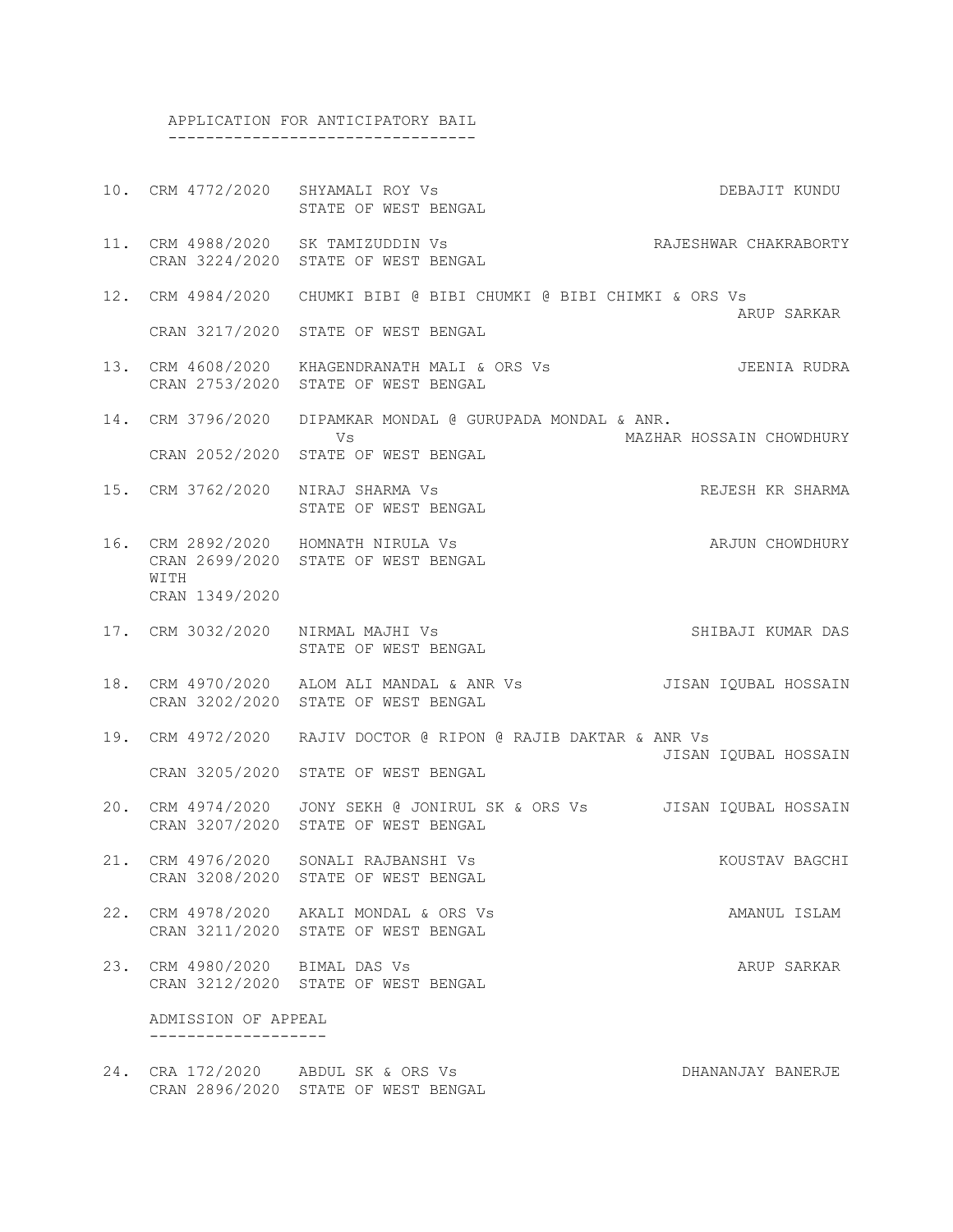# **Court Room no 16**

# At 11.00 A.M

# **THE HON'BLE JUSTICE JOYMALYA BAGCHI AND THE HON'BLE JUSTICE KAUSIK CHANDA**

*NOTE : MATTERS WILL BE TAKEN UP THROUGH PHYSICAL HEARING ONLY WHEN BOTH THE PARTIES HAVE CONSENTED TO*

APPEALS FROM ORDERS

-------------------

| APO 70/2020 | VISA RESOURCES PTE LTD Vs |  | KHAITAN & | CO. |
|-------------|---------------------------|--|-----------|-----|
| GA 882/2020 | SUPER SMELTERS LTD & ANR  |  |           |     |
| GA 883/2020 |                           |  |           |     |
| WTTH        |                           |  |           |     |
| CS 56/2020  |                           |  |           |     |
| GA 859/2020 |                           |  |           |     |
|             |                           |  |           |     |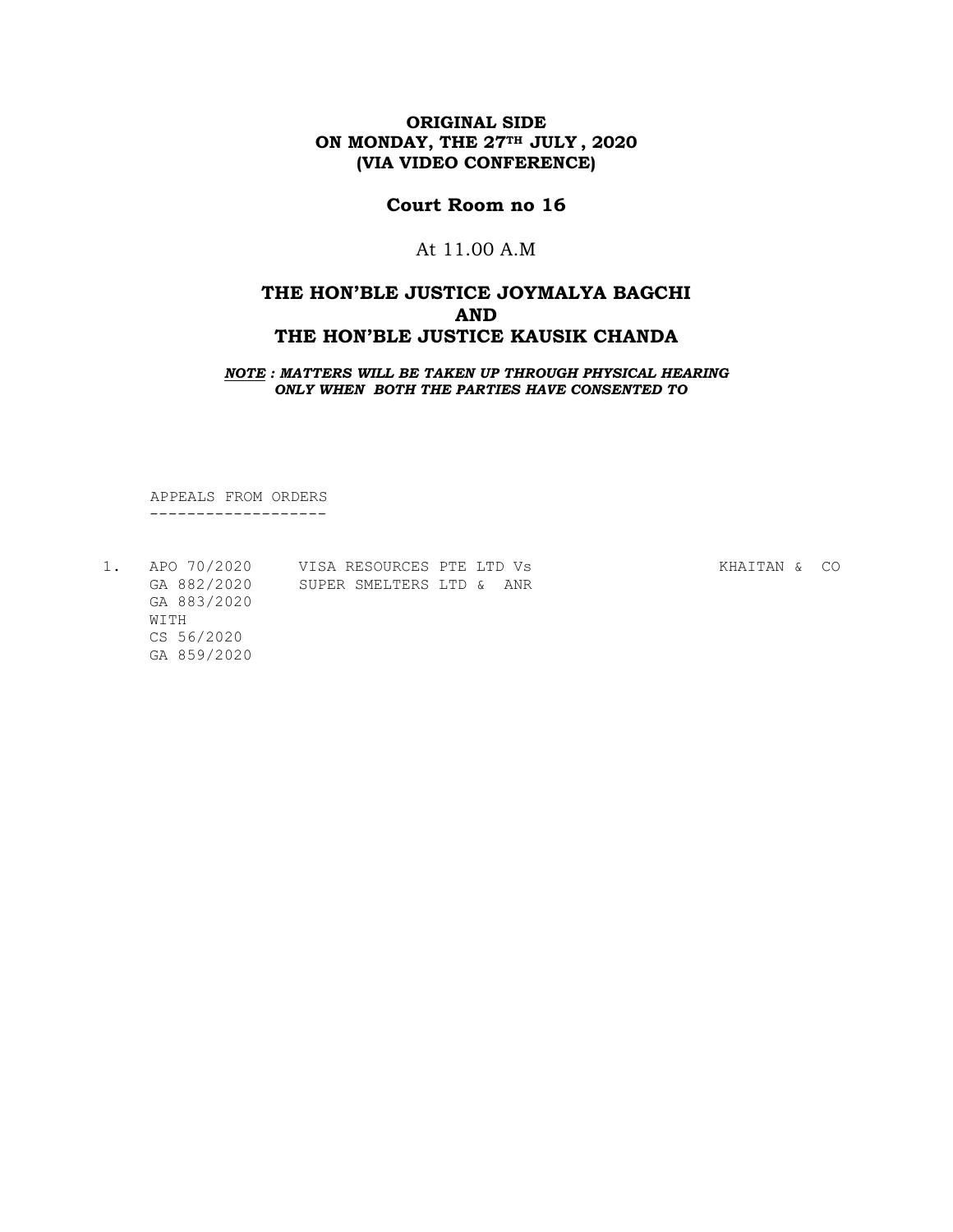### **Court Room no 11**

### AT 2:00 PM TO 3:30 PM

#### **THE HON'BLE JUSTICE JOYMALYA BAGCHI**

*NOTE : MATTERS WILL BE TAKEN UP THROUGH PHYSICAL HEARING ONLY WHEN BOTH THE PARTIES HAVE CONSENTED TO*

 APPLICATION FOR BAIL --------------------

1. CRM 4620/2020 JAYANTA KUMAR SINHA Vs SOURAV GUHA CRAN 2770/2020 STATE OF WEST BENGAL & ORS

 ADMISSION OF APPEAL -------------------

- 2. CRA 722/2019 DIPAK KUMAR MONDAL & ORS Vs BISWAJIT MANNA CRAN 215/2020 STATE OF WEST BENGAL CRAN 3004/2020
- 3. CRA 170/2020 BADRE ALAM Vs **ATHAR ALI ZEESHAN** CRAN 2865/2020 C.B.I.

 MOTION ------

4. WP 5604W/2020 PUTTIKHATI FISHERMAN'S CO OPERATIVE SOCIETY Vs Subset of the Contract of Contract of Contract of Contract of Contract of Contract of Contract of Contract of Contract of Contract of Contract of Contract of Contract of Contract of Contract of Cont CAN 3357/2020 UNION OF INDIA& ORS

5. WP 23174W/2019P M/S. ABHISEK KHANNA Vs SOHAM KUMAR ROY CAN 128/2020 H.P.C.L. & ORS CAN 3437/2020 CAN 3428/2020 WITH CAN 199/2020

- 6. WP 5842W/2020 UNION OF INDIA REPT THROUGH THE PRINCIPAL COMMI OF CGST Vs K K MAITI CAN 3904/2020 THE KOLKATA MUNICIPAL CORPORATION & ORS
- 7. WP 5844W/2020 GOPA GUPTA Vs **ADITYA MONDAL** CAN 3908/2020 STATE OF WEST BENGAL & ORS
- 8. WP 5846W/2020 KIC RESOURCES LIMITED Vs Sand Mucham KUMKUM MUKHERJEE CAN 3914/2020 STATE OF WEST BENGAL & ORS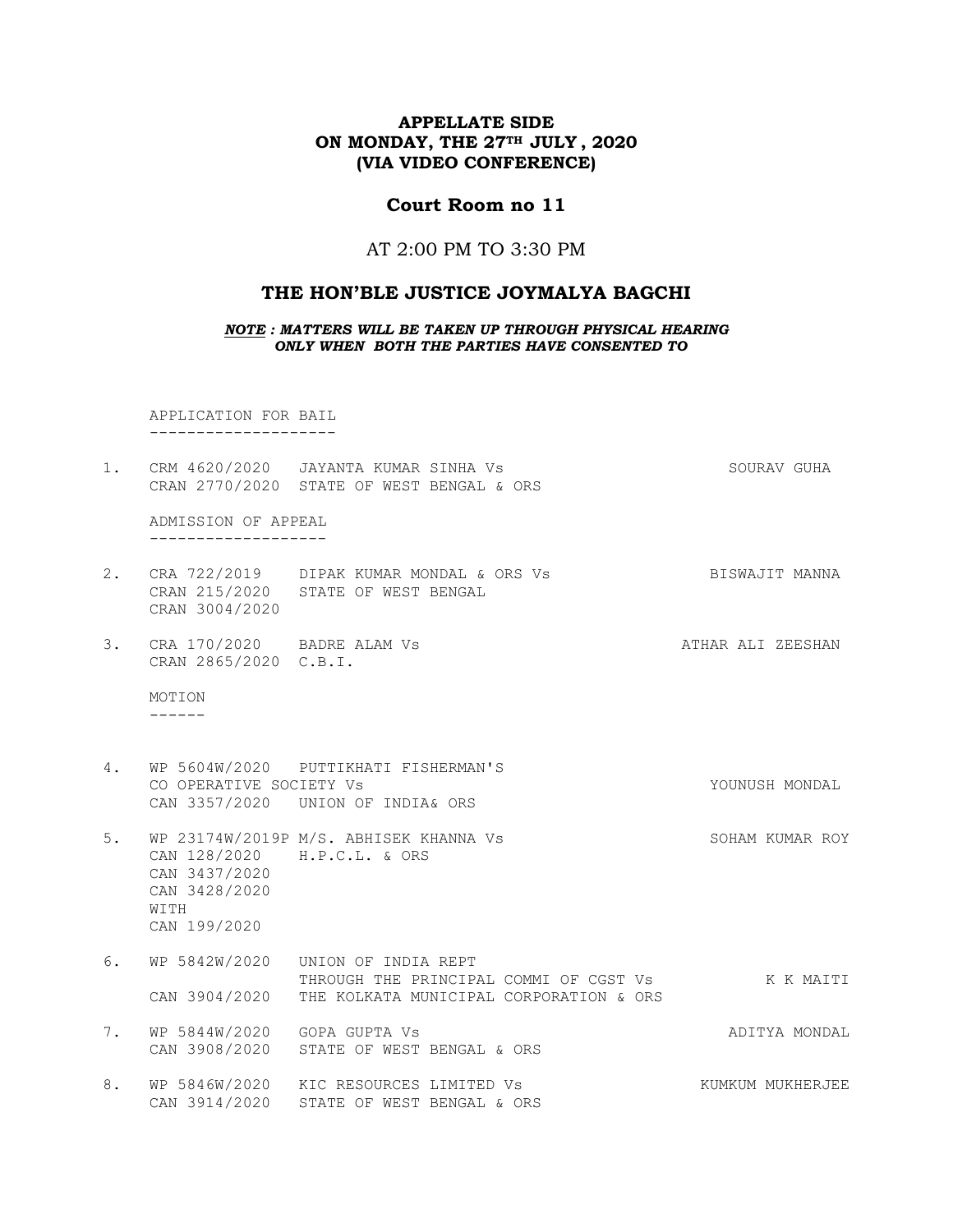9. WP 5848W/2020 MD. ZIAUDIN Vs PRASENJIT DEBNATH CAN 3918/2020 STATE OF WEST BENGAL & ORS 10. WP 5850W/2020 PARTHA PRATIM DAS Vs SWETA GANDHI MURGAI CAN 3922/2020 STATE OF WEST BENGAL & ORS 11. WP 5852W/2020 BIPLAB DAS Vs JEENIA RUDRA CAN 3924/2020 STATE OF WEST BENGAL & ORS 12. WP 5854W/2020 SIMUL SARKAR Vs NILANJAN ADHIKARI CAN 3926/2020 SBI & ORS 13. WP 5856W/2020 THERMOFRIZ INSULATIONS LIMITED & ANR Vs RITUPARNA CHATTERJE CAN 3930/2020 THE KOLKATA MUNICIPAL CORPORATION & ORS 14. WP 5860W/2020 ALOKE KUMAR GOSWAMI & ANR Vs SAKTIPADA JANA CAN 3935/2020 STATE OF WEST BENGAL & ORS CAN 3936/2020 15. WP 5862W/2020 TARAK SANKAR ROY Vs PARTHA SARATHI DAS CAN 3938/2020 COAL INDIA LIMITED & ORS 16. WP 5864W/2020 KAMAL KANT JHA Vs SANANDA GANGULY CAN 3940/2020 STATE OF WEST BENGAL & ORS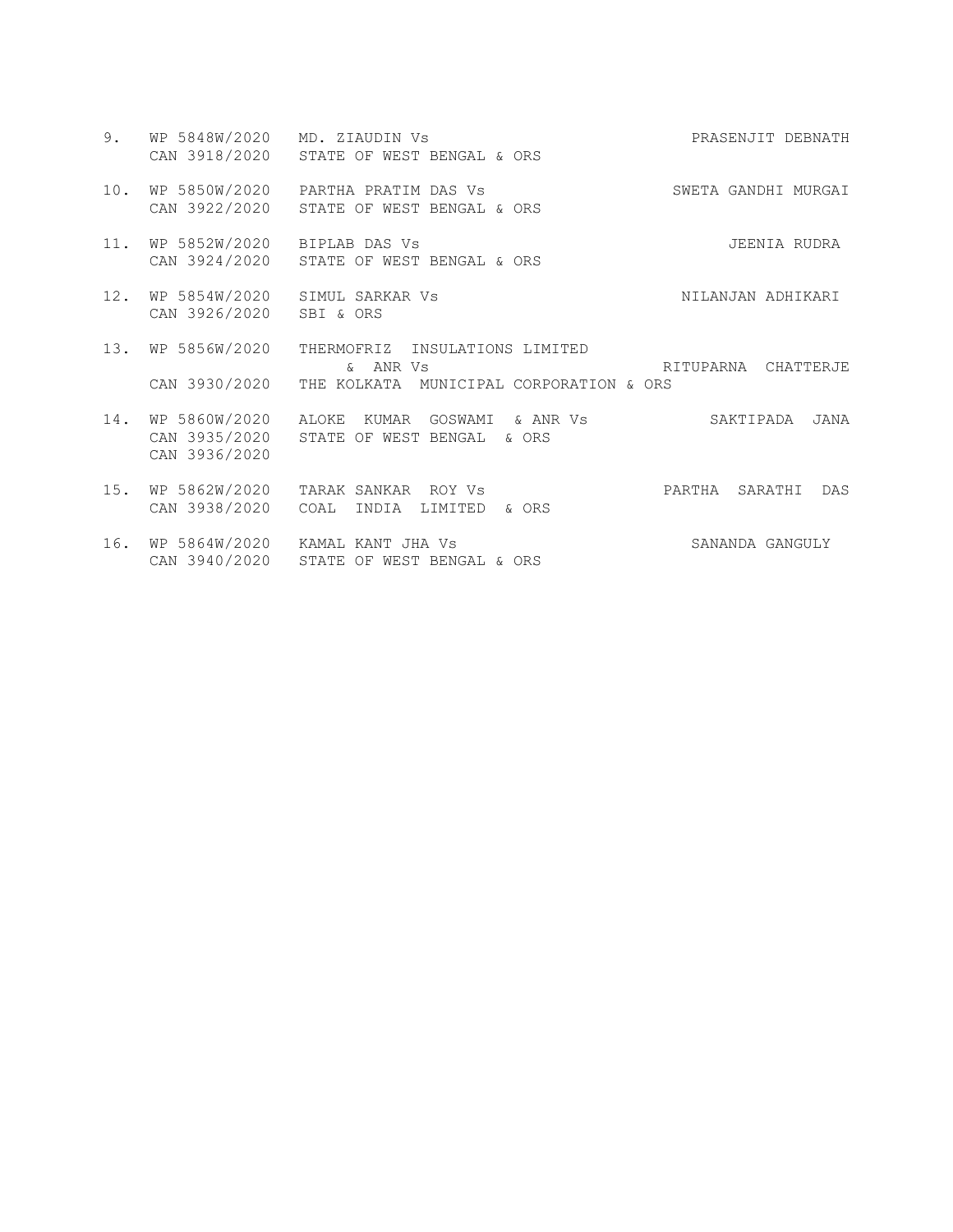# **Court Room no 11**

### AT 2:00 PM TO 3:30 PM

# **THE HON'BLE JUSTICE JOYMALYA BAGCHI**

*NOTE : MATTERS WILL BE TAKEN UP THROUGH PHYSICAL HEARING ONLY WHEN BOTH THE PARTIES HAVE CONSENTED TO*

NEW MOTIONS -------------

1. AP 590/2011 THE BOARD OF TRUSTEES FOR THE PORT OF KOLKATA Vs ASHOK KUMAR JENA ABG KOLKAA CONTAINER TERMINAL PRIVATE LIMITED 2. AP 204/2020 HOMEVISTA DECOR AND FURNISHING PVT. LTD. Vs NAMRATA BASU GA 897/2020 SREI EQUIPMENT FINANCE LIMITED AND 2 OTHERS 3. GA 820/2020 LINDSAY INTERNATIONAL PRIVATE LIMITED & ORS. Vs SKAKRANIA & CO LAXMI NIWAS MITTAL & ORS. WITH CS 2/2017 4. GA 894/2020 SREI EQUIPMENT FINANCE LIMITED Vs SUBRATA BANERJEE AMRITSAR MSW LIMITED & ANR. WITH AP 722/2019 5. GA 896/2020 BENGAL UNITECH UNIVERSAL SILIGURI PROJECTS LTD Vs ASHISH SHAH SILIGURI JALPAIGURI DEVELOPMENT AUTHORITY WITH AP 198/2020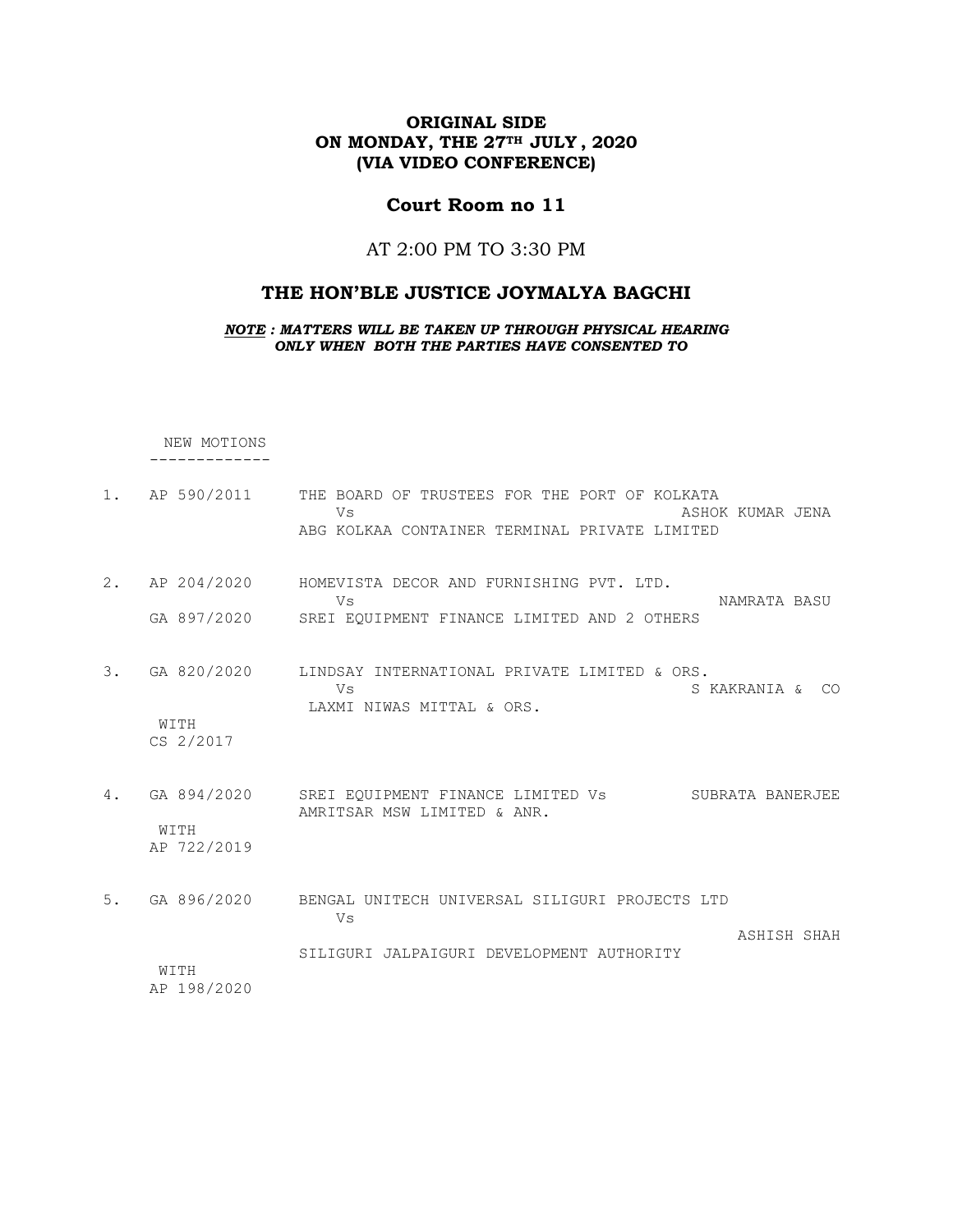### **Court Room no 12**

AT 2:00 PM TO 3:30 PM

#### **THE HON'BLE JUSTICE ARIJIT BANERJEE**

*NOTE : MATTERS WILL BE TAKEN UP THROUGH PHYSICAL HEARING ONLY WHEN BOTH THE PARTIES HAVE CONSENTED TO*

 MOTION ------

| 1.  | WP 5847W/2020 SOUMEN SAHA Vs<br>CAN 3916/2020 | STATE OF WEST BENGAL & ANR                                                          |        |                        | SOUMEN SAHA |
|-----|-----------------------------------------------|-------------------------------------------------------------------------------------|--------|------------------------|-------------|
| 2.  | WP 5849W/2020<br>CAN 3919/2020                | SHYAMALI SARDAR Vs<br>STATE OF WEST BENGAL & ORS                                    |        | SANJIB SARKAR MAJUMDAR |             |
| 3.  | WP 5851W/2020<br>CAN 3923/2020                | M/S. INFINITY INFOTECH PARKS LTD. Vs MANOJ MALHOTRA<br>UNION OF INDIA & ORS.        |        |                        |             |
| 4.  | WP 5853W/2020                                 | SUSHANTA KR GHOSH Vs<br>SBI & ORS                                                   |        | NILANJAN ADHIKARI      |             |
| 5.  | WP 5855W/2020<br>CAN 3927/2020                | TIKA RAM SHARMA @ TIKA RAM PARAJULI Vs JAGRITI MISHRA<br>STATE OF WEST BENGAL & ORS |        |                        |             |
| 6.  | WP 5857W/2020<br>CAN 3931/2020                | AMARENDRA NANDI VS<br>MADHYAMGRAM MUNICIPALITY & ORS                                |        | BASUDEB PATRA          |             |
| 7.  | WP 5859W/2020<br>CAN 3933/2020                | AINUL HAQUE MONDAL Vs<br>STATE OF WEST BENGAL & ORS                                 |        | RABIUL                 | ISLAM       |
| 8.  | WP 5863W/2020<br>CAN 3941/2020                | SWAPNA CHOUDHURY & ANR Vs<br>STATE OF WEST BENGAL & ORS                             |        | BANDANA                | MAITY       |
| 9.  | WP 5869W/2020<br>CAN 3952/2020                | SAMIR JHUNJHUNWALA Vs<br>UNION OF INDIA & ORS                                       |        | SOMESH KUMAR           | GHOSH       |
| 10. | WP 5871W/2020<br>CAN 3955/2020                | SUMAN CHATTERJEE Vs<br>UNION OF INDIA & ORS                                         | SOMESH | KUMAR                  | GHOSH       |
| 11. | WP 5873W/2020<br>CAN 3957/2020                | ARCHANA JHUNJHUNWALA VS<br>UNION OF INDIA & ORS                                     |        | SOMESH KUMAR           | GHOSH       |
| 12. | WP 5875W/2020<br>CAN 3966/2020                | MUKUL CHANDRA BARMAN Vs<br>UNION OF INDIA& ORS                                      |        | SYBIR SABUD            |             |
| 13. | WP 5877W/2020 PINKI DAS Vs<br>CAN 3972/2020   | STATE OF WEST BENGAL& ORS                                                           |        |                        | MALAY DHAR  |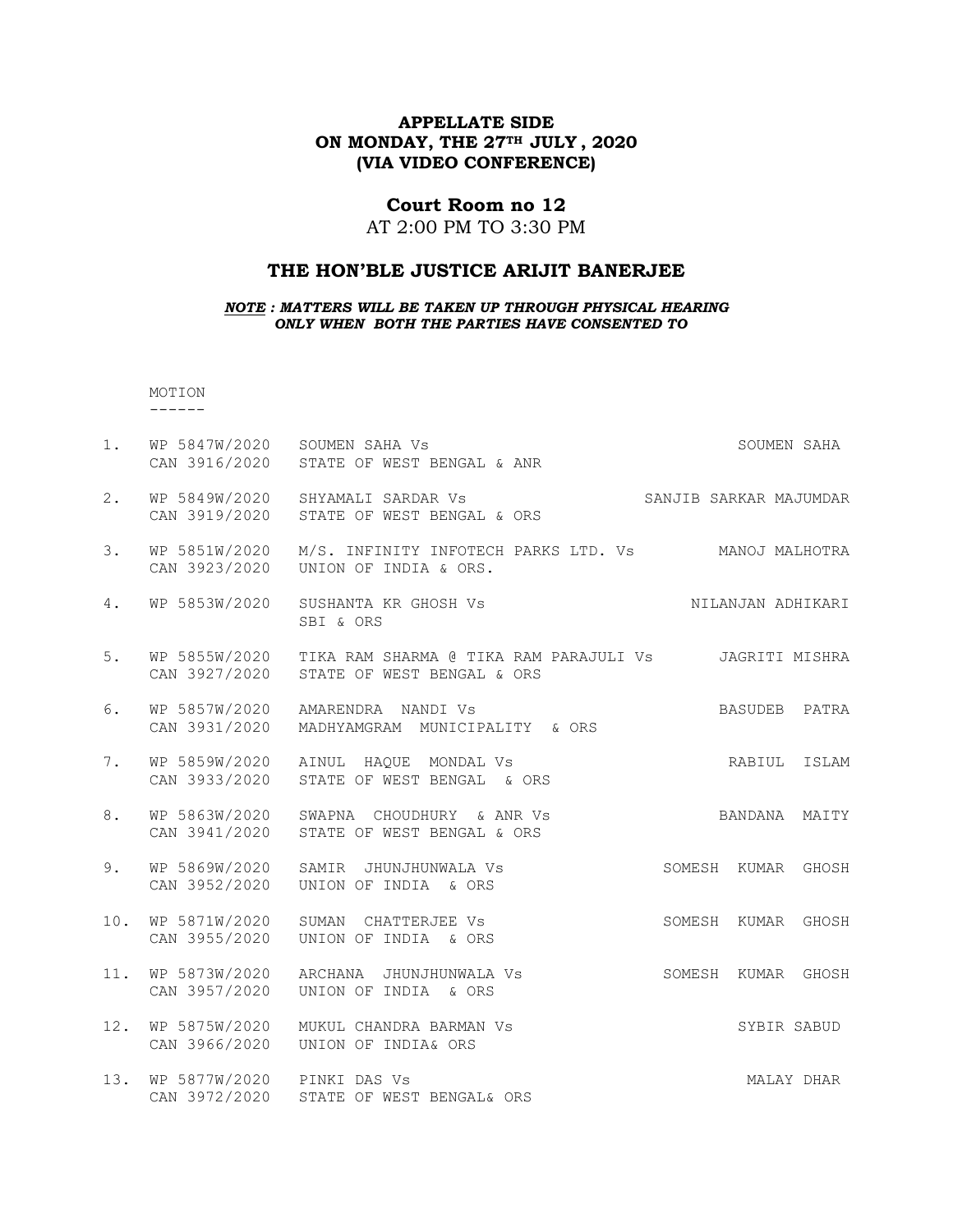#### **Court Room no 12**

AT 2:00 PM TO 3:30 PM

#### **THE HON'BLE JUSTICE ARIJIT BANERJEE**

*NOTE : MATTERS WILL BE TAKEN UP THROUGH PHYSICAL HEARING ONLY WHEN BOTH THE PARTIES HAVE CONSENTED TO*

COURT APPLICATIONS UNDER ART.226

--------------------------------

1. WP 629/2019 BALA NAND JHA Vs SAKTI PADA JANA STATE OF WEST BENGAL AND ORS

#### NEW MOTIONS -----------

2. AP 781/2018 LILY INDIA PRIVATE LIMITED Vs SINGHVI & CO. DOLLAR INDUSTRIES LIMITED & ANR.

 COMPANY MATTER (NEW) --------------------

3. CA 51/2020 IN THE MATTER OF: SANWARIA CREATIONS PVT. LTD. Vs ARKADEB BISWAS QUALITY MAINTENANCE VENTURE LIMITED -VS O/L

 WITH CP 437/2016 CA 52/2020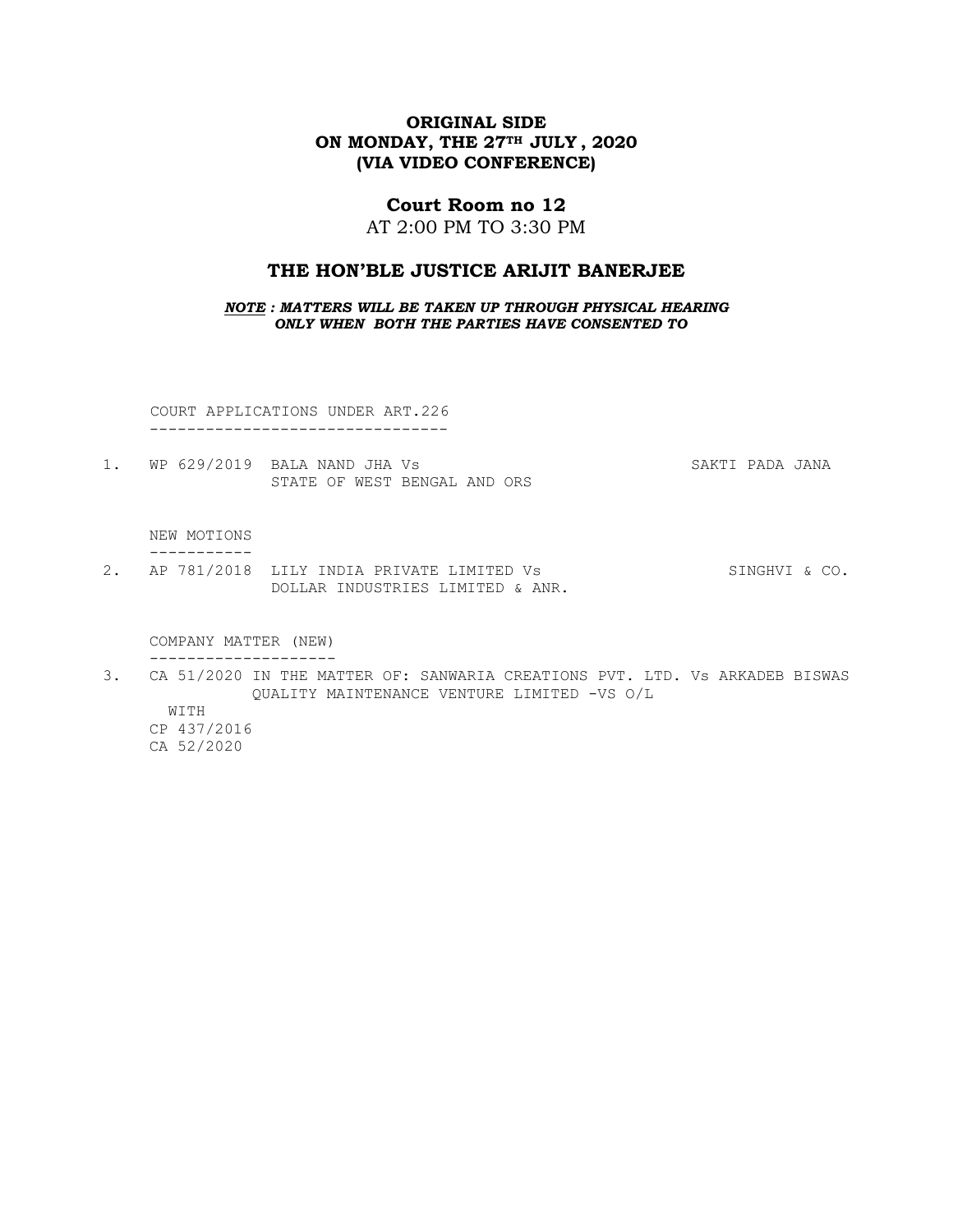# **Court Room no 16**

# AT 2:00 PM TO 3:30 PM

### **THE HON'BLE JUSTICE SABYASACHI BHATTACHARYYA**

*NOTE : MATTERS WILL BE TAKEN UP THROUGH PHYSICAL HEARING ONLY WHEN BOTH THE PARTIES HAVE CONSENTED TO*

MOTION

------

| 1. | WP 5906W/2020<br>CAN 4038/2020 | DWIJENDRALAL JOTDAR VS<br>STATE OF WEST BENGAL & ORS | MANAS KR DAS            |
|----|--------------------------------|------------------------------------------------------|-------------------------|
| 2. | WP 5908W/2020<br>CAN 4041/2020 | ASHA DAS & ANR Vs<br>STATE OF WEST BENGAL & ORS      | ANIRUDDHA BHATTACHARYYA |
| 3. | WP 5910W/2020<br>CAN 4048/2020 | SUBHODEB CHAUDHURI Vs<br>STATE OF WEST BENGAL & ORS  | SOMA MUKHOPADHYAY       |
| 4. | WP 5912W/2020<br>CAN 4050/2020 | RAVI PRAKASH Vs<br>UNION OF INDIA & ORS              | ARPA CHAKRABORTY        |
| 5. | WP 5914W/2020<br>CAN 4052/2020 | DEVSHANKAR SAH Vs<br>UNION OF INDIA & ORS            | ARPA CHAKRABORTY        |
| 6. | WP 5916W/2020<br>CAN 4054/2020 | BAKULA DEWANJI Vs<br>UNION OF INDIA & ORS            | ANIL KR CHATTOPADHYAY   |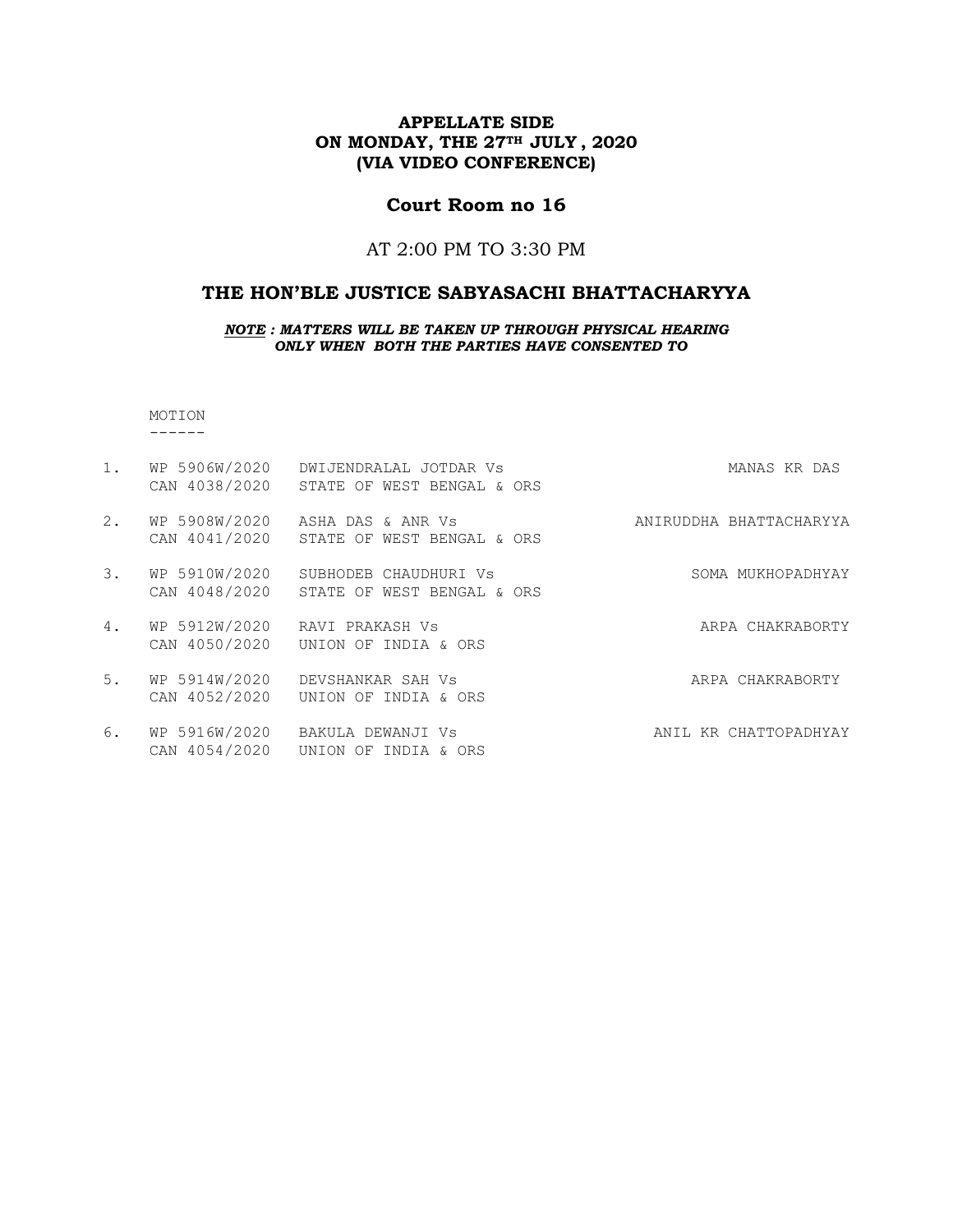# **Court Room no 16**

#### AT 2:00 PM TO 3:30 PM

#### **THE HON'BLE JUSTICE SABYASACHI BHATTACHARYYA**

*NOTE : MATTERS WILL BE TAKEN UP THROUGH PHYSICAL HEARING ONLY WHEN BOTH THE PARTIES HAVE CONSENTED TO*

 COURT APPLICATIONS UNDER ART.226 --------------------------------

1. WP 628/2019 BALA NAND JHA Vs SAKTI PADA JANA STATE OF WEST BENGAL AND ORS

 NEW MOTIONS -----------

- 2. AP 858/2012 UNITED CONVEYOR CORPORATION (INDIA) PRIVATE LIMITED Vs CHAKRABORTY & ASSOCIATES PRAVASH KUMAR MUKHERJEE
- 3. GA 848/2020 LINDSAY INTERNATIONAL PRIVATE LIMITED & ORS. Vs S KAKRANIA & CO LAXMI NIWAS MITTAL & ORS.

 WITH CS 2/2017

4. GA 874/2020 RAJIV PODDAR AND ORS Vs ANUJIT BISWAS RAKESH PODDAR & ORS WITH CS 60/2020 GA 875/2020

 FOR HEARING -----------

5. WP 68/2020 DEBASHIS CHAKRABORTY Vs SAKTI PADA JANA THE STATE OF WEST BENGAL AND ORS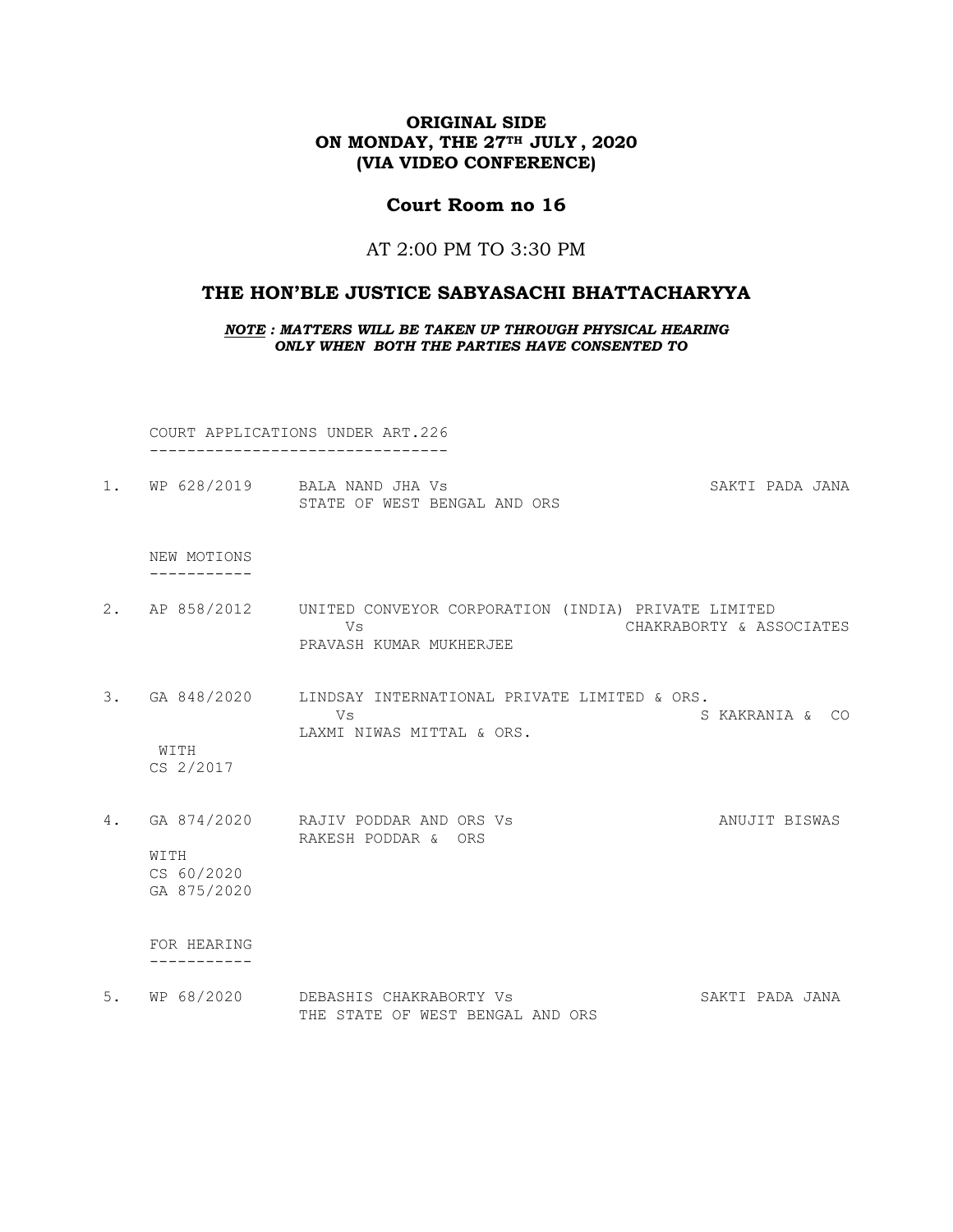# **Court Room no 19**

# AT 2:00 PM TO 3:30 PM

#### **THE HON'BLE JUSTICE JAY SENGUPTA** *NOTE : MATTERS WILL BE TAKEN UP THROUGH PHYSICAL HEARING ONLY WHEN BOTH THE PARTIES HAVE CONSENTED TO*

 MOTION ------

| $1$ .          | WP 5617W/2020 ASGARI BEGUM Vs                    | CAN 3390/2020 STATE OF WEST BENGAL & ORS                                             | MINAL PALANA    |
|----------------|--------------------------------------------------|--------------------------------------------------------------------------------------|-----------------|
| 2.             |                                                  | WP 23173W/2019P M/S. BINDU KHANNA Vs<br>H.P.C.LTD & ORS                              | SOHAM KUMAR ROY |
| $\mathbf{3}$ . | CAN 3458/2020                                    | WP 23183W/2019P M/S. SKH ENTERPRISE & ANR Vs<br>INDIAN OIL CORP & ORS                | ARKA KUMAR NAG  |
| 4.             | CAN 3497/2020                                    | WP 23181W/2019P RADHIKA ASSOCIATES Vs<br>CAN 3496/2020 INDIAN OIL CORP & ORS         | ARKA KUMAR NAG  |
| 5.             | CAN 3484/2020 I.O.C. & ORS<br>CAN 3485/2020      | WP 23065W/2019P M/S. G K ENTERPRISES Vs                                              | ARKA KUMAR NAG  |
| 6.             | WP 13253W/2019<br>CAN 3376/2020<br>CAN 3377/2020 | LEXUS<br>MOTORS<br>LTD<br>& ANR Vs<br>JOINT<br>COMMISSIONER OF<br>& ORS<br>STATE TAX | AVISHEK<br>GUHA |